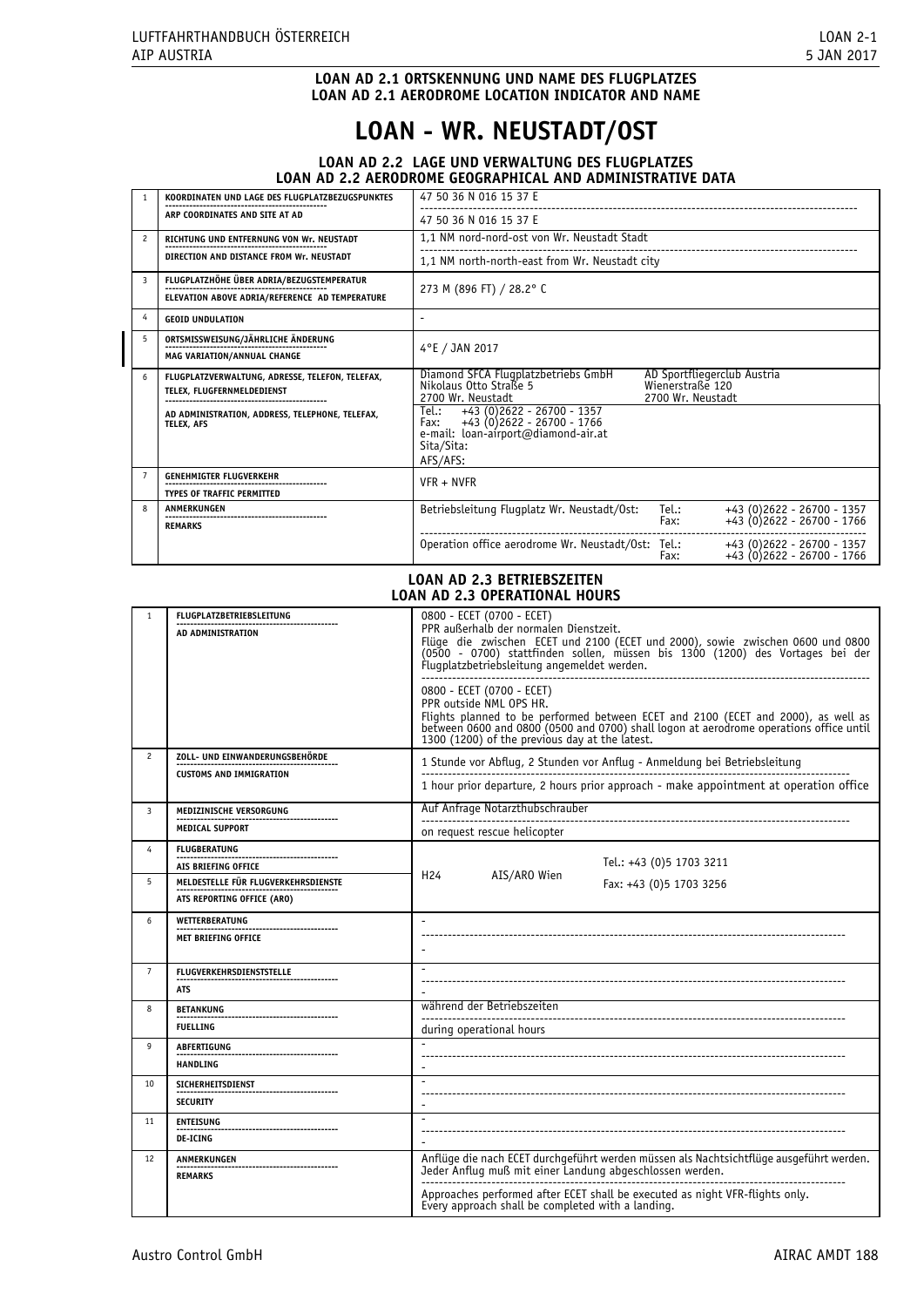# **LOAN AD 2.4 ABFERTIGUNGSDIENSTE UND EINRICHTUNGEN LOAN AD 2.4 HANDLING SERVICES AND FACILITIES**

| $\mathbf{1}$   | <b>FRACHTVERLADEGERÄTE</b>                                         | Stapler                                          |
|----------------|--------------------------------------------------------------------|--------------------------------------------------|
|                | <b>CARGO-HANDLING FACILITIES</b>                                   | Lift truck                                       |
| $\overline{c}$ | TREIBSTOFF/ÖLSORTEN                                                | AVGAS 100LL, JET A1, Super Plus (ETBE) 98 Oktan  |
|                | <b>FUEL/OIL TYPES</b>                                              | AVGAS 100LL, JET A1, Super Plus (ETBE) 98 octane |
| 3              | BETANKUNGSMÖGLICHKEITEN                                            | 20000 L jeder Treibstoffsorte                    |
|                | FUELLING FACILITIES/CAPACITY                                       | 20000 L of each fuel type                        |
| 4              | <b>ENTEISUNGSEINRICHTUNGEN</b>                                     |                                                  |
|                | <b>DE-ICING FACILITIES</b>                                         |                                                  |
| 5              | VERFÜGBARE HALLENRÄUME FÜR<br><b>FLUGHAFENFREMDE LUFTFAHRZEUGE</b> | begrenzte Kapazität                              |
|                | HANGAR SPACE FOR VISITING AIRCRAFT                                 | limited capacity                                 |
| 6              | REPARATUREINRICHTUNGEN FÜR<br><b>FLUGHAFENFREMDE LUFTFAHRZEUGE</b> | Luftfahrzeugwerft (Diamond Aircraft)             |
|                | REPAIR FACILITIES FOR VISITING AIRCRAFT                            | Aircraft dock (Diamond Aircraft)                 |
| $\overline{7}$ | ANMERKUNGEN                                                        |                                                  |
|                | <br><b>REMARKS</b>                                                 |                                                  |

# **LOAN AD 2.5 EINRICHTUNGEN FÜR PASSAGIERE LOAN AD 2.5 PASSENGER FACILITIES**

| $\mathbf{1}$   | <b>HOTELS</b><br>-------------------------------- | Pension direkt neben dem Flugplatz                                |
|----------------|---------------------------------------------------|-------------------------------------------------------------------|
|                | <b>HOTELS</b>                                     | Hotel abeam aerodrome                                             |
| $\overline{c}$ | <b>RESTAURANTS</b>                                | am Flugplatz                                                      |
|                | <b>RESTAURANTS</b>                                | at the aerodrome                                                  |
| 3              | BEFÖRDERUNGSMITTEL                                | Linienbus, Taxi, Bahnstation (ca. 600 M entfernt), Autovermietung |
|                | <b>TRANSPORTATION</b>                             | Public bus, taxi, train station (aprx. 600 M), rent a car service |
| $\overline{4}$ | MEDIZINISCHE EINRICHTUNGEN                        | Notarzthubschrauber                                               |
|                | <b>MEDICAL FACILITIES</b>                         | rescue helicopter                                                 |
| 5              | <b>BANKEN UND POSTÄMTER</b>                       | Bank ca. 500 M südlich, Post ca. 800 M nördlich                   |
|                | <b>BANK AND POST OFFICE</b>                       | bank aprx. 500 M south, post office aprx. 800 M north             |
| 6              | TOURISTENINFORMATION                              | Fremdenverkehrsamt der Stadt Wr. Neustadt                         |
|                | <b>TOURIST OFFICE</b>                             | Tourist office of the city of Wr. Neustadt                        |
| $\overline{7}$ | ANMERKUNGEN                                       | Bordverpflegung auf Anfrage (Flugplatzrestaurant                  |
|                | <b>REMARKS</b>                                    | catering on request (airport restaurant)                          |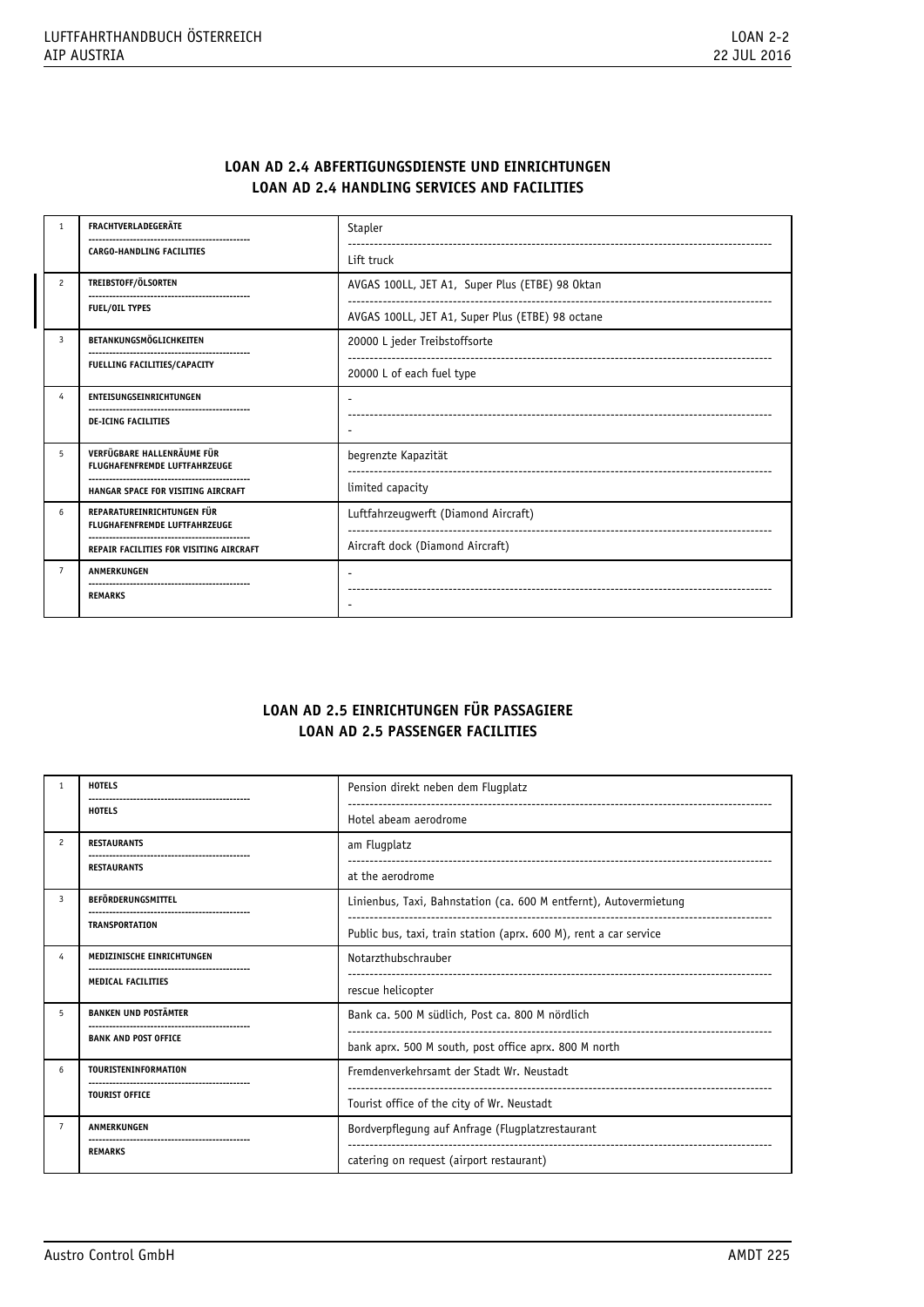# **LOAN AD 2.6 RETTUNGS- UND FEUERWEHRDIENSTE LOAN AD 2.6 RESCUE AND FIRE FIGHTING SERVICES**

|   | VERFÜGBARE FEUERBEKÄMPFUNGSKATEGORIEN                            | Feuerwehr Wr. Neustadt   |  |
|---|------------------------------------------------------------------|--------------------------|--|
|   | AD CATEGORY FOR FIRE FIGHTING                                    | Firebrigade Wr. Neustadt |  |
|   | RETTUNGSAUSRÜSTUNG                                               |                          |  |
|   | <b>RESCUE EQUIPMENT</b>                                          |                          |  |
| 3 | MÖGLICHKEITEN ZUR ENTFERNUNG<br>MANÖVRIERUNFÄHIGER LUFTFAHRZEUGE | Traktor                  |  |
|   | CAPABILITY FOR REMOVAL OF DISABLED AIRCRAFT                      | <b>Tractor</b>           |  |
|   | ANMERKUNGEN                                                      |                          |  |
|   | <b>REMARKS</b>                                                   |                          |  |

# **LOAN AD 2.7 JAHRESZEITLICH BEDINGTE VERFÜGBARKEIT - RÄUMUNG LOAN AD 2.7 SEASONAL AVAILABILITY - CLEARING**

| RÄUMUNGSAUSRÜSTUNG<br>---------------------------------<br>TYPES OF CLEARING EQUIPMENT | Räumfahrzeug<br>Bulldozer                 |
|----------------------------------------------------------------------------------------|-------------------------------------------|
| VORRANGIGE RÄUMUNGEN<br><br><b>CLEARANCE PRIORITIES</b>                                | Piste und Rollwege<br>Runway and taxiways |
| <b>ANMERKUNGEN</b><br>--------------------------------<br><b>REMARKS</b>               |                                           |

# **LOAN AD 2.8 ABSTELLFLÄCHEN, ROLLWEGE UND HÖHENMESSERKONTROLLPOSITION(EN) LOAN AD 2.8 APRONS, TAXIWAYS AND CHECK LOCATIONS DATA**

|                                                                                                                                                     | OBERFLÄCHE UND TRAGFÄHIGKEIT DER<br>ABSTELLFLÄCHE                    | Abstellflächen:  | Oberfläche:<br>Tragfähigkeit:                    | Asphalt<br>30000 KG |
|-----------------------------------------------------------------------------------------------------------------------------------------------------|----------------------------------------------------------------------|------------------|--------------------------------------------------|---------------------|
|                                                                                                                                                     | APRON SURFACE AND STRENGTH                                           | aprons:          | surface:<br>strength:                            | asphalt<br>30000 KG |
| BREITE, OBERFLÄCHE UND TRAGFÄHIGKEIT<br>$\overline{\phantom{a}}$<br>10 M, Asphalt, 30000 KG (Diamond-Abstellfläche: 6000 KG)<br><b>DER ROLLWEGE</b> |                                                                      |                  |                                                  |                     |
|                                                                                                                                                     |                                                                      |                  | 10 M, asphalt, 30000 KG (Diamond-apron: 6000 KG) |                     |
|                                                                                                                                                     | TAXIWAY WIDTH, SURFACE AND STRENGTH                                  |                  |                                                  |                     |
| 3                                                                                                                                                   | POSITION(EN) ZUR HÖHENMESSERKONTROLLE<br>UND HÖHE ÜBER MEERESSPIEGEL | Bezugspunkt:     | 269 M/884 FT                                     |                     |
|                                                                                                                                                     | ACL LOCATIONS AND ELEVATION                                          | Reference point: | 269 M/884 FT                                     |                     |
| 4                                                                                                                                                   | <b>VOR/INS KONTROLLPUNKTE</b>                                        |                  |                                                  |                     |
|                                                                                                                                                     | <b>VOR/INS CHECKPOINTS</b>                                           |                  |                                                  |                     |
| 5                                                                                                                                                   | <b>ANMERKUNGEN</b><br><b>REMARKS</b>                                 |                  |                                                  |                     |

# **LOAN AD 2.9 ROLLHILFEN UND KONTROLLSYSTEME UND MARKIERUNGEN LOAN AD 2.9 SURFACE MOVEMENT GUIDANCE AND CONTROL SYSTEM AND MARKINGS**

|               | VERWENDUNG VON LUFTFAHRZEUG-STANDPLATZKENNZEI-<br>CHEN, ROLLEITLINIEN UND OPTISCHEN AN-<br>DOCK/PARKFÜHRUNGSSYSTEMEN FÜR LUFTFAHRZEUG-<br><b>STANDPLÄTZE</b> |                                |
|---------------|--------------------------------------------------------------------------------------------------------------------------------------------------------------|--------------------------------|
|               | USE OF AIRCRAFT STAND ID SIGNS, TWY GUIDE LINES AND<br>VISUAL DOCKING/PARKING GUIDANCE SYSTEM OF AIRCRAFT<br><b>STANDS</b>                                   |                                |
| $\mathcal{P}$ | PISTEN- UND ROLLWEGMARKIERUNGEN<br><b>SOWIE BELEUCHTUNG</b>                                                                                                  | Markierungshilfen gemäß ICAO   |
|               | <b>RWY AND TWY MARKINGS AND LGT</b>                                                                                                                          | Marking aids according to ICAO |
|               | <b>HALTEBALKEN</b>                                                                                                                                           | verfügbar, gemäß ICAO          |
|               | <b>STOP BARS</b>                                                                                                                                             | appropriate, according ICAO    |
| 4             | ANMERKUNGEN                                                                                                                                                  |                                |
|               | <b>REMARKS</b>                                                                                                                                               |                                |

Austro Control GmbH AIRAC AMDT 90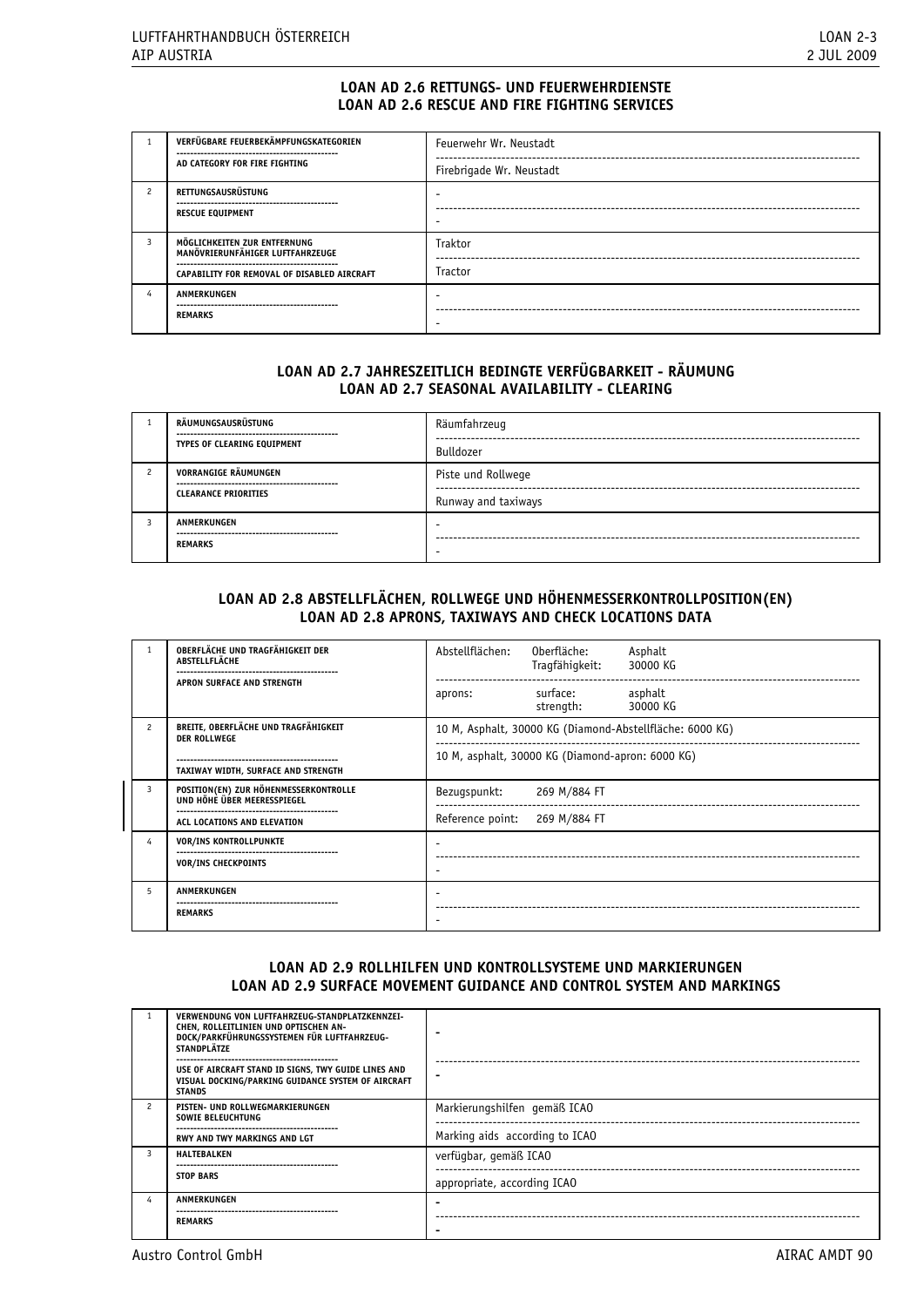# **LOAN AD 2.10 FLUGPLATZHINDERNISSE LOAN AD 2.10 AERODROME OBSTACLES**

| <b>BETROFFENES GEBIET</b><br>----------------------------<br><b>AREA AFFECTED</b> | ART DES HINDERNISSES<br>----------------------------<br><b>OBSTACLE TYPE</b> | HÖHE ÜBER MSL<br>----------------------------<br><b>ELEVATION</b> | <b>MARKIERUNG/</b><br><b>BEFEUERUNG</b><br>----------------------------<br>MARKING/LIGHTS | KOORDINATEN<br>-----------------------------<br><b>COORDINATES</b> | ANMERKUNGEN<br>--------------------<br><b>REMARKS</b> |
|-----------------------------------------------------------------------------------|------------------------------------------------------------------------------|-------------------------------------------------------------------|-------------------------------------------------------------------------------------------|--------------------------------------------------------------------|-------------------------------------------------------|
| nicht verfügbar / not available                                                   |                                                                              |                                                                   |                                                                                           |                                                                    |                                                       |

# **LOAN AD 2.11 VERFÜGBARE WETTERINFORMATIONEN LOAN 2.11 METEOROLOGICAL INFORMATION PROVIDED**

| $\mathbf{1}$   | ZUGEHÖRIGER WETTERDIENST                                                                                                      | Austro Control GmbH                                                                                                                                                                                                                        |
|----------------|-------------------------------------------------------------------------------------------------------------------------------|--------------------------------------------------------------------------------------------------------------------------------------------------------------------------------------------------------------------------------------------|
|                | ASSOCIATED MET OFFICE                                                                                                         | Austro Control GmbH                                                                                                                                                                                                                        |
| $\overline{c}$ | DIENSTSTUNDEN/<br>WETTERDIENST AUSSERHALB DER DIENSTSTUNDEN<br><b>HOURS OF SERVICE/</b><br>MET OFFICE OUTSIDE HOURS           | H <sub>24</sub><br>Unter der gebührenpflichtigen Telefonnummer 0900 97 9703 (aus Österreich) bzw.<br>0900 179 1703 (aus Deutschland). /<br>Via telephone number (charged) 0900 97 9703 (from Austria) and 0900 179 1703<br>(from Germany). |
| $\overline{3}$ | ZUSTÄNDIGE STELLE FÜR DIE<br>TAF ERSTELLUNG/GÜLTIGKEITSDAUER<br>OFFICE RESPONSIBLE FOR TAF PREPARATION/<br>PERIOD OF VALIDITY | Austro Control GmbH, MET OFFICE WIEN-SCHWECHAT<br>MON - FRI:<br>0718, 1224 (0618, 1224)<br>SAT, SUN, HOL: 0818, 1224 (0718, 1224)                                                                                                          |
| $\overline{4}$ | ART DER LANDEWETTERVORHERSAGE/<br>AUSGABEINTERVAL<br>TYPE OF LANDING FORECAST/<br><b>INTERVAL OF ISSUANCE</b>                 |                                                                                                                                                                                                                                            |
| 5              | VERFÜGBARE BERATUNG                                                                                                           | Telefon, Self briefing                                                                                                                                                                                                                     |
|                | BRIEFING/CONSULTATION PROVIDED                                                                                                | Telephone, self briefing                                                                                                                                                                                                                   |
| 6              | <b>FLUGDOKUMENTATION</b><br>SPRACHE(N)                                                                                        | Deutsch, Englisch                                                                                                                                                                                                                          |
|                | <b>FLIGHT DOCUMENTATION</b><br>LANGUAGE(S) USED                                                                               | German, English                                                                                                                                                                                                                            |
| $\overline{7}$ | KARTEN UND SONSTIGE INFORMATIONEN<br>FÜR BERATUNG UND KONSULTATION VERFÜGBAR                                                  | Boden- und Höhenwetterkarten, Karten für signifikantes Wetter, weitere Karten für<br>die 'Allgemeine Luftfahrt'                                                                                                                            |
|                | CHARTS AND OTHER INFORMATION AVAILABLE FOR BRIEFING<br>AND CONSULTATION                                                       | Surface- and Upper level weather charts, significant weather charts, other charts for<br>General Aviation                                                                                                                                  |
| 8              | ZUSÄTZLICHE AUSRÜSTUNG ZUR VERSORGUNG<br><b>VON INFORMATIONEN</b>                                                             |                                                                                                                                                                                                                                            |
|                | SUPPLEMENTARY EQUIPMENT AVAILABLE FOR PROVIDING<br><b>INFORMATION</b>                                                         |                                                                                                                                                                                                                                            |
| 9              | BEREITSTELLUNG DER INFORMATIONEN<br>AN ATS STELLEN                                                                            |                                                                                                                                                                                                                                            |
|                | ATS UNITS PROVIDED WITH INFORMATION                                                                                           |                                                                                                                                                                                                                                            |
| 10             | ZUSÄTZLICHE INFORMATIONEN<br>(VERRINGERUNG DES DIENSTES etc.)                                                                 | TAF und METAR zu finden unter LOAN                                                                                                                                                                                                         |
|                | ADDITIONAL INFORMATION (LIMITATION OF SERVICE, etc,)                                                                          | TAF and METAR are provided under location indicator LOAN                                                                                                                                                                                   |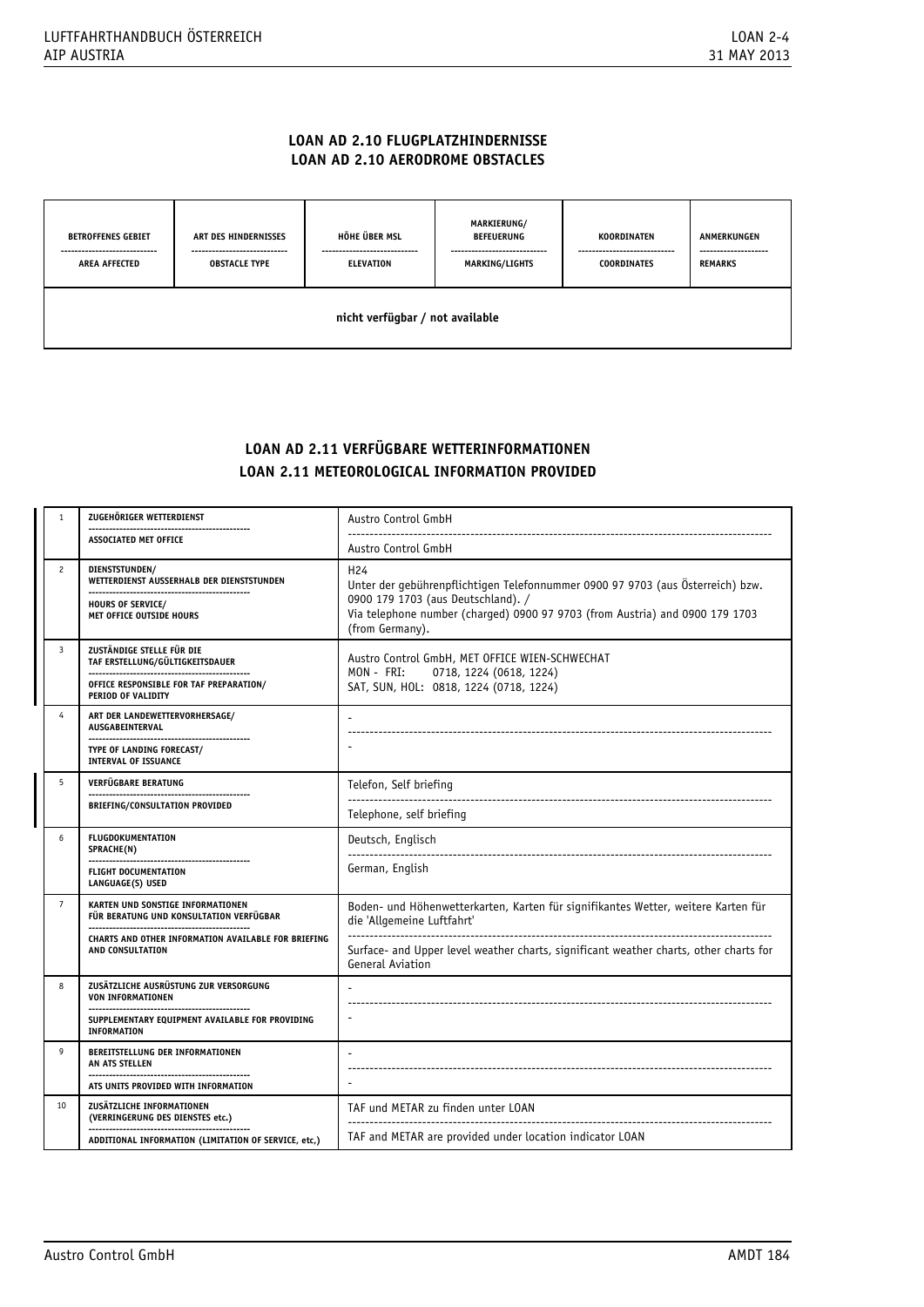# **LOAN AD 2.12 ÄUSSERE PISTENMERKMALE LOAN AD 2.12 RWY PHYSICAL CHARACTERISTICS**

| <b>KENNZAHL</b>                                              | PISTEN-<br><b>RICHTUNG</b> | <b>MASSE</b><br>(M)                             | TRAGFÄHIGKEIT (PCN)/<br><b>OBERFLÄCHE DER</b><br>PISTE UND STOPPFLÄCHE | SCHWELLEN-<br>KOORDINATEN                                | SCHWELLENHÖHE ÜBER MSL<br>(M) |
|--------------------------------------------------------------|----------------------------|-------------------------------------------------|------------------------------------------------------------------------|----------------------------------------------------------|-------------------------------|
| DESIGNATION<br><b>RWY</b><br><b>NR</b>                       | <b>TRUE BRG</b><br>GEO     | <b>DIMENSIONS</b><br>(M)                        | STRENGTH (PCN) AND<br><b>SURFACE OF RWY AND</b><br>SWY                 | THR COORDINATES                                          | <b>THR ELEVATION</b><br>(M)   |
| $\mathbf{1}$                                                 | $\overline{2}$             | $\mathbf{3}$                                    | $\overline{\bf 4}$                                                     | 5                                                        | $\bf{6}$                      |
| 09                                                           | 097°                       | $1067 \times 23$                                | <b>AUW 6000 KG</b>                                                     | 47°50'38"N<br>016°15'11"E                                | 273                           |
| 27                                                           | $277^\circ$                | $1067 \times 23$                                | Bitumen/bitumen                                                        | 47°50'34"N<br>016°16'02"E                                | 265                           |
| <b>NEIGUNG DER</b><br><b>PISTE UND</b><br><b>STOPPFLÄCHE</b> |                            | <b>AUSMASS DER</b><br><b>STOPPFLÄCHE</b><br>(M) | <b>AUSMASS DER</b><br><b>FREIFLÄCHE</b><br>(M)                         | <b>AUSMASS DES</b><br><b>SICHERHEITSSTREIFENS</b><br>(M) | HINDERNISFREIE<br>ZONE        |
| SLOPE OF<br><b>RWY AND SWY</b>                               |                            | SWY<br><b>DIMENSIONS</b><br>(M)                 | <b>CWY</b><br><b>DIMENSIONS</b><br>(M)                                 | <b>STRIP</b><br><b>DIMENSIONS</b><br>(M)                 | 0FZ                           |
| $\overline{7}$                                               |                            | 8                                               | 9                                                                      | 10                                                       | 11                            |
|                                                              |                            | 160M                                            | 23M                                                                    |                                                          |                               |
|                                                              |                            | 160M                                            | 23M                                                                    |                                                          |                               |
|                                                              |                            |                                                 | ANMERKUNGEN                                                            |                                                          |                               |
|                                                              |                            |                                                 | <b>REMARKS</b>                                                         |                                                          |                               |
|                                                              |                            |                                                 |                                                                        |                                                          |                               |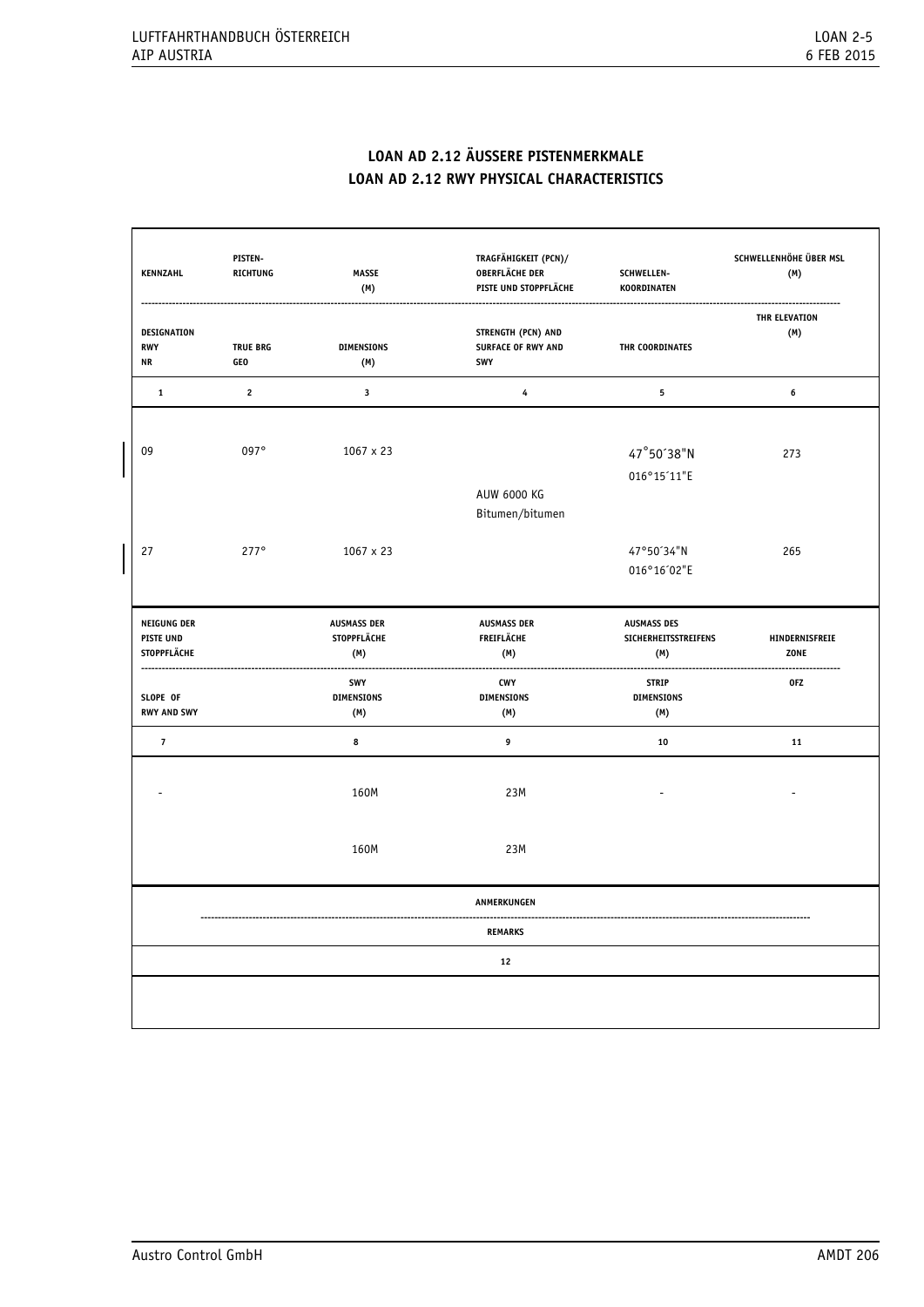# **LOAN AD 2.13 VERFÜGBARE STRECKEN LOAN AD 2.13 DECLARED DISTANCES**

**NIL**

# **LOAN AD 2.14 ANFLUG- UND PISTENBEFEUERUNG LOAN AD 2.14 APPROACH AND RUNWAY LIGHTING**

|                | <b>RWY09</b>                                                                                                 |                                                                                                                                               |  |
|----------------|--------------------------------------------------------------------------------------------------------------|-----------------------------------------------------------------------------------------------------------------------------------------------|--|
| $\mathfrak{p}$ | ART, LÄNGE UND STÄRKE DER<br>ANFLUGBEFEUERUNG                                                                |                                                                                                                                               |  |
|                | TYPE, LENGTH AND INTENSITY OF APP LIGHTING<br><b>SYSTEM</b>                                                  |                                                                                                                                               |  |
| $\overline{3}$ | BEFEUERUNG DER PISTENSCHWELLE, FARBE UND AUSSEN-<br><b>BALKEN</b>                                            | grüne Aussenbalken                                                                                                                            |  |
|                | RWY THR LIGHTS, COLOUR AND WING BARS                                                                         | green wingbars                                                                                                                                |  |
| $\overline{4}$ | ART DES GLEITWINKELBEFEUERUNGSSYSTEMS                                                                        | PAPI, bestehend aus 4 Einheiten links der Piste 09,<br>Gleitwinkel 3,5°,<br>MEHT über der Schwelle Piste 09: 29,5 FT,<br>in 5 Stufen regelbar |  |
|                | TYPE OF VISUAL APP SLOPE INDICATOR SYSTEM                                                                    | .<br>PAPI, consisting of 4 units left of RWY 09,<br>glide angle 3,5°,<br>MEHT over THR RWY 09: 29,5 FT,<br>adjustable in 5 stages             |  |
| 5              | ART UND LÄNGE DER PISTENAUFSETZZONENBEFEUERUNG                                                               |                                                                                                                                               |  |
|                | TYPE AND LENGTH OF RWY TOUCHDOWN ZONE LIGHTS                                                                 |                                                                                                                                               |  |
| 6              | LÄNGE, ABSTAND, FARBE UND STÄRKE DER<br>PISTENMITTELLINIENBEFEUERUNG<br>------------------------------------ |                                                                                                                                               |  |
|                | LENGTH, SPACING, COLOUR AND INTENSITY OF RWY CL<br><b>LIGHTS</b>                                             |                                                                                                                                               |  |
| $\overline{7}$ | LÄNGE, ABSTAND, FARBE UND STÄRKE DER<br>PISTENRANDBEFEUERUNG                                                 | 1067 M / 3 M / weiß (Pistenbefeuerung: gerichtete Hochleistungsfeuer,<br>in 5 Stufen regelbar).                                               |  |
|                | LENGTH, SPACING, COLOUR AND INTENSITY OF RWY EDGE<br><b>LIGHTS</b>                                           | 1067 M / 3 M / white (Runway lighting: directional high intensity lights,<br>adjustable in 5 stages).                                         |  |
| 8              | FARBE DER PISTENENDBEFEUERUNG UND<br>AUSSENBALKEN                                                            | rot<br>$---$                                                                                                                                  |  |
|                | <b>COLOUR OF RWY END LIGHTS AND WING BARS</b>                                                                | red                                                                                                                                           |  |
| 9              | <b>LÄNGE UND FARBE DER</b><br>STOPPFLÄCHENBEFEUERUNG                                                         | 160 M, rot<br>-------<br>--------------------------------                                                                                     |  |
|                | LENGTH AND COLOUR OF STOPWAY LIGHTS                                                                          | 160 M, red                                                                                                                                    |  |
| 10             | ANMERKUNGEN<br>----------------------------------                                                            |                                                                                                                                               |  |
|                | <b>REMARKS</b>                                                                                               |                                                                                                                                               |  |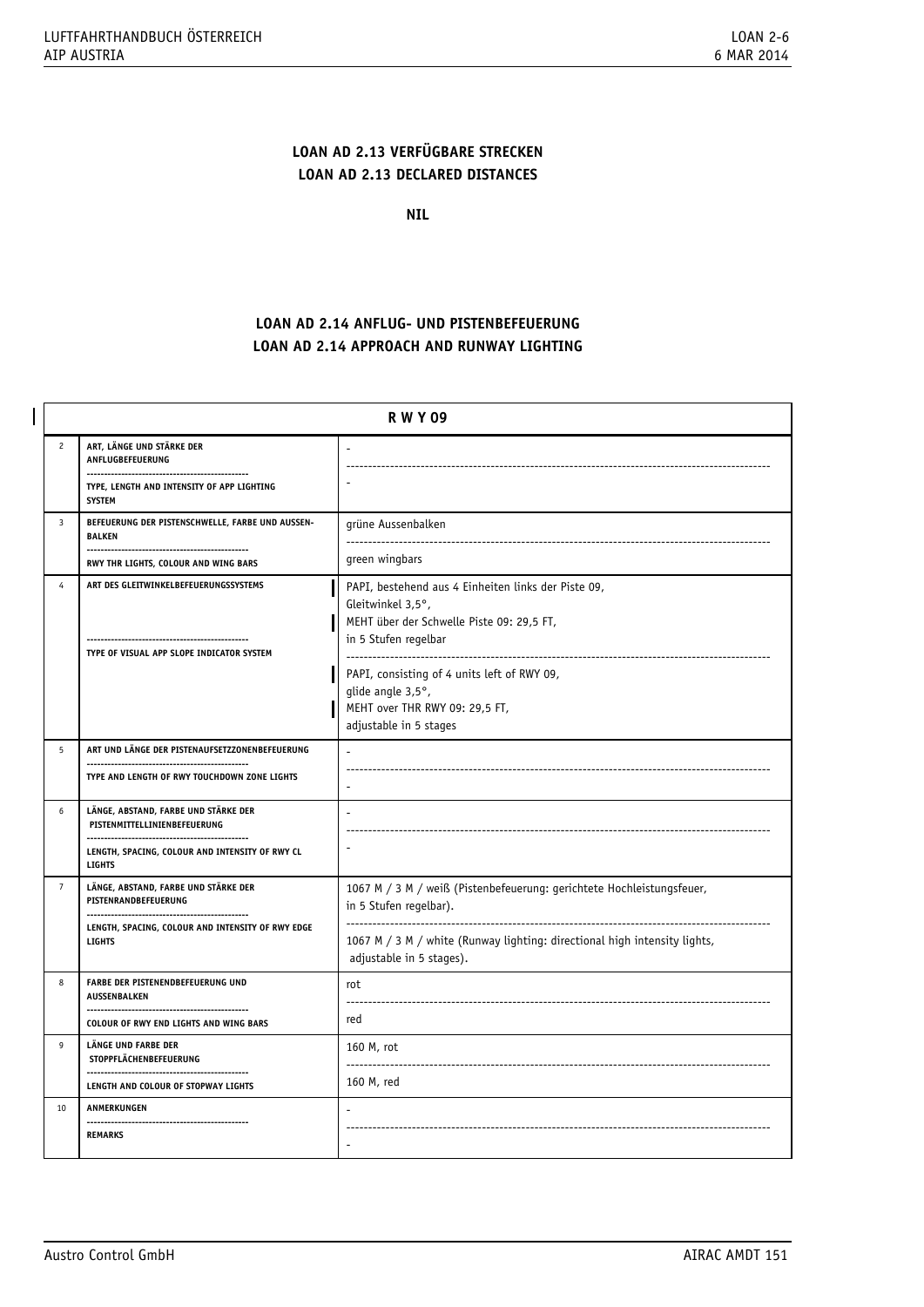|                | <b>RWY27</b>                                                                            |                                                                                                                                               |  |  |  |
|----------------|-----------------------------------------------------------------------------------------|-----------------------------------------------------------------------------------------------------------------------------------------------|--|--|--|
| $\overline{2}$ | ART, LÄNGE UND STÄRKE DER<br>ANFLUGBEFEUERUNG                                           | Einfache Anflugbefeuerung, 420 M, in 5 Stufen regelbar.<br>-------------------------                                                          |  |  |  |
|                | ------------------------<br>TYPE, LENGTH AND INTENSITY OF APP LIGHTING<br><b>SYSTEM</b> | Simple approach lighting, 420 M, adjustable in 5 stages.                                                                                      |  |  |  |
| 3              | BEFEUERUNG DER PISTENSCHWELLE, FARBE UND AUSSEN-<br><b>BALKEN</b>                       | grüne Aussenbalken                                                                                                                            |  |  |  |
|                | RWY THR LIGHTS, COLOUR AND WING BARS                                                    | green wingbars                                                                                                                                |  |  |  |
| 4              | ART DES GLEITWINKELBEFEUERUNGSSYSTEMS                                                   | PAPI, bestehend aus 4 Einheiten links der Piste 27,<br>Gleitwinkel 3,5°,<br>MEHT über der Schwelle Piste 27: 29,5 FT,<br>in 5 Stufen regelbar |  |  |  |
|                | TYPE OF VISUAL APP SLOPE INDICATOR SYSTEM                                               | PAPI, consisting of 4 units left of RWY 27,<br>glide angle 3,5°,<br>MEHT over THR RWY 27: 29,5 FT,<br>adjustable in 5 stages                  |  |  |  |
| 5              | ART UND LÄNGE DER PISTENAUFSETZZONENBEFEUERUNG                                          |                                                                                                                                               |  |  |  |
|                | TYPE AND LENGTH OF RWY TOUCHDOWN ZONE LIGHTS                                            |                                                                                                                                               |  |  |  |
| 6              | LÄNGE, ABSTAND, FARBE UND STÄRKE DER<br>PISTENMITTELLINIENBEFEUERUNG                    |                                                                                                                                               |  |  |  |
|                | LENGTH, SPACING, COLOUR AND INTENSITY OF RWY CL<br><b>LIGHTS</b>                        |                                                                                                                                               |  |  |  |
| $\overline{7}$ | LÄNGE, ABSTAND, FARBE UND STÄRKE DER<br>PISTENRANDBEFEUERUNG                            | 1067 M / 3 M / weiß (Pistenbefeuerung: gerichtete Hochleistungsfeuer,<br>in 5 Stufen regelbar).                                               |  |  |  |
|                | LENGTH, SPACING, COLOUR AND INTENSITY OF RWY EDGE<br><b>LIGHTS</b>                      | 1067 M / 3 M / white (Runway lighting: directional high intensity lights,<br>adjustable in 5 stages).                                         |  |  |  |
| 8              | FARBE DER PISTENENDBEFEUERUNG UND<br><b>AUSSENBALKEN</b>                                | rot                                                                                                                                           |  |  |  |
|                | <b>COLOUR OF RWY END LIGHTS AND WING BARS</b>                                           | red                                                                                                                                           |  |  |  |
| 9              | LÄNGE UND FARBE DER<br><b>STOPPFLÄCHENBEFEUERUNG</b>                                    | 160 M, rot                                                                                                                                    |  |  |  |
|                | LENGTH AND COLOUR OF STOPWAY LIGHTS                                                     | 160 M, red                                                                                                                                    |  |  |  |
| 10             | ANMERKUNGEN                                                                             |                                                                                                                                               |  |  |  |
|                | <b>REMARKS</b>                                                                          |                                                                                                                                               |  |  |  |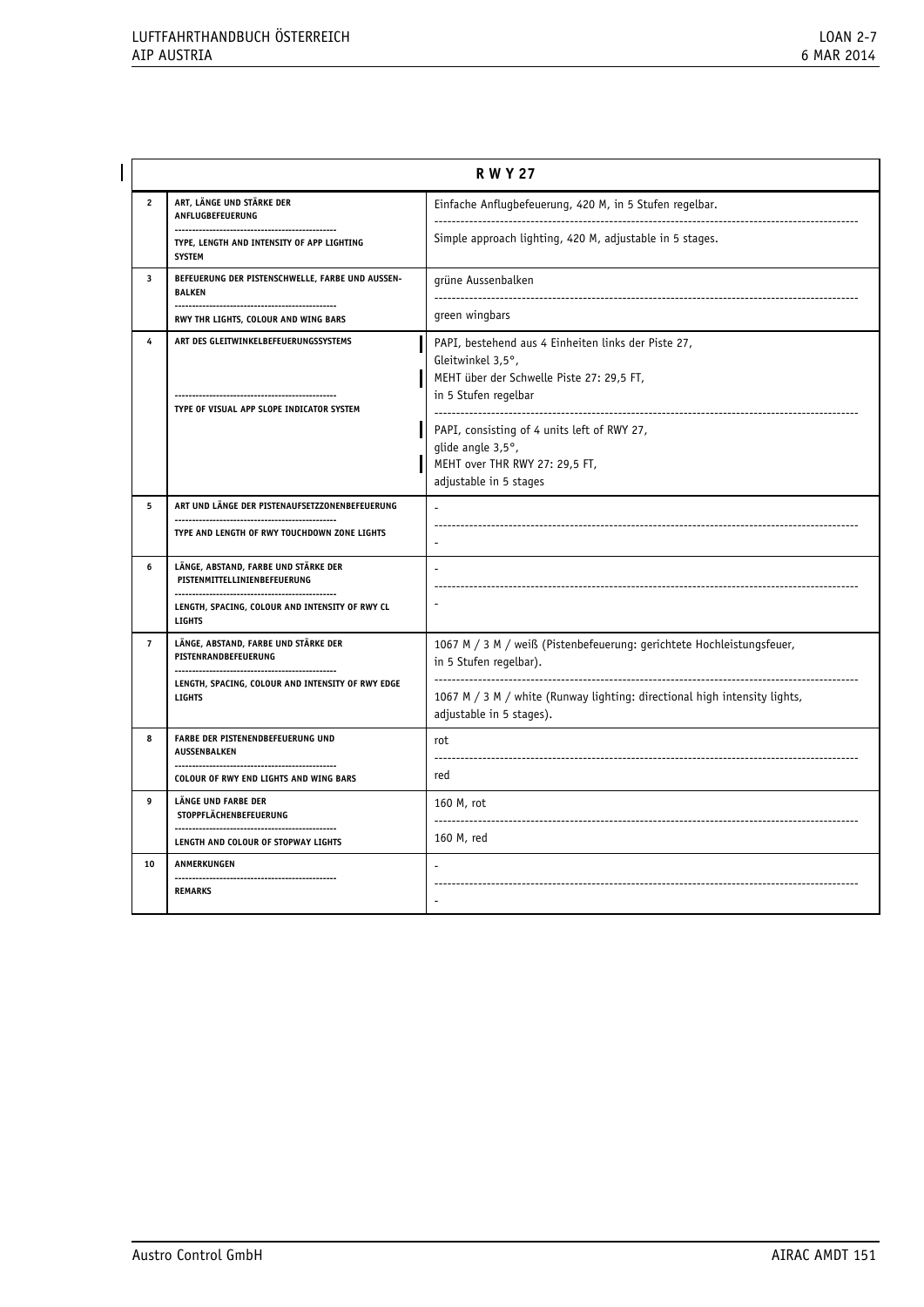# **LOAN AD 2.15 SONSTIGE BEFEUERUNG, NOTSTROMVERSORGUNG LOAN 2.15 OTHER LIGHTING, SECONDARY POWER SUPPLY**

Notstromversorgung für Pistenbefeuerung, Anflugbefeuerung, PAPI und Rollwegbefeuerung

 Secondary power supply for runway lighting, approach lighting, PAPI and taxiway lighting

# **LOAN AD 2.16 HUBSCHRAUBERLANDEFLÄCHE LOAN AD 2.16 HELICOPTER LANDING AREA**

**NIL** 

# **LOAN AD 2.17 ATS LUFTRAUM LOAN AD 2.17 ATS AIRSPACE**

| 1              | BEZEICHNUNG UND SEITLICHE BEGRENZUNG<br><b>DESIGNATION AND LATERAL LIMITS</b>              | NIL                                                                                           |  |
|----------------|--------------------------------------------------------------------------------------------|-----------------------------------------------------------------------------------------------|--|
| $\mathcal{P}$  | HÖHENBEGRENZUNG<br><b>VERTICAL LIMITS</b>                                                  | <b>GND - 1000 FT AGL</b>                                                                      |  |
| 3              | LUFTRAUMKLASSIFIZIERUNG<br>AIRSPACE CLASSIFICATION                                         | G                                                                                             |  |
| 4              | RUFZEICHEN DER FLUGVERKEHRSDIENSTSTELLE<br>SPRACHE(N)<br>ATS UNIT CALL SIGN<br>LANGUAGE(S) | <b>NIL</b>                                                                                    |  |
| 5              | ÜBERGANGSHÖHE<br><b>TRANSITION ALTITUDE</b>                                                | 3050 M (10000 FT) AMSL                                                                        |  |
| 6              | BETRIEBSZEITEN<br><b>HOURS OF APPLICABILITY</b>                                            | H <sub>24</sub>                                                                               |  |
| $\overline{7}$ | ANMERKUNGEN<br><b>REMARKS</b>                                                              | Für umgebenden Luftraum siehe ENR 2.1;<br>für RMZ Wiener Neustadt und TMZ LOWW siehe ENR 2.2. |  |
|                |                                                                                            | For surrounding airspace see ENR 2.1;<br>for RMZ Wiener Neustadt and TMZ LOWW see ENR 2.2.    |  |

# **LOAN AD 2.18 ATS FERNMELDEEINRICHTUNGEN LOAN AD 2.18 ATS COMMUNICATION FACILITIES**

| DIENSTE<br>BEZEICHNUNG        | <b>RUFZEICHEN</b>        | FREQUENZ         | DIENSTSTUNDEN             | ANMERKUNGEN |
|-------------------------------|--------------------------|------------------|---------------------------|-------------|
| <b>SERVICE</b><br>DESIGNATION | <b>CALL SIGN</b>         | <b>FREQUENCY</b> | <b>HOURS OF OPERATION</b> | REMARKS     |
|                               |                          |                  |                           |             |
|                               | $\overline{\phantom{0}}$ |                  |                           |             |

# **LOAN AD 2.19 FUNKNAVIGATIONS- UND LANDEHILFEN LOAN AD 2.19 RADIO NAVIGATION AND LANDING AIDS**

**NIL**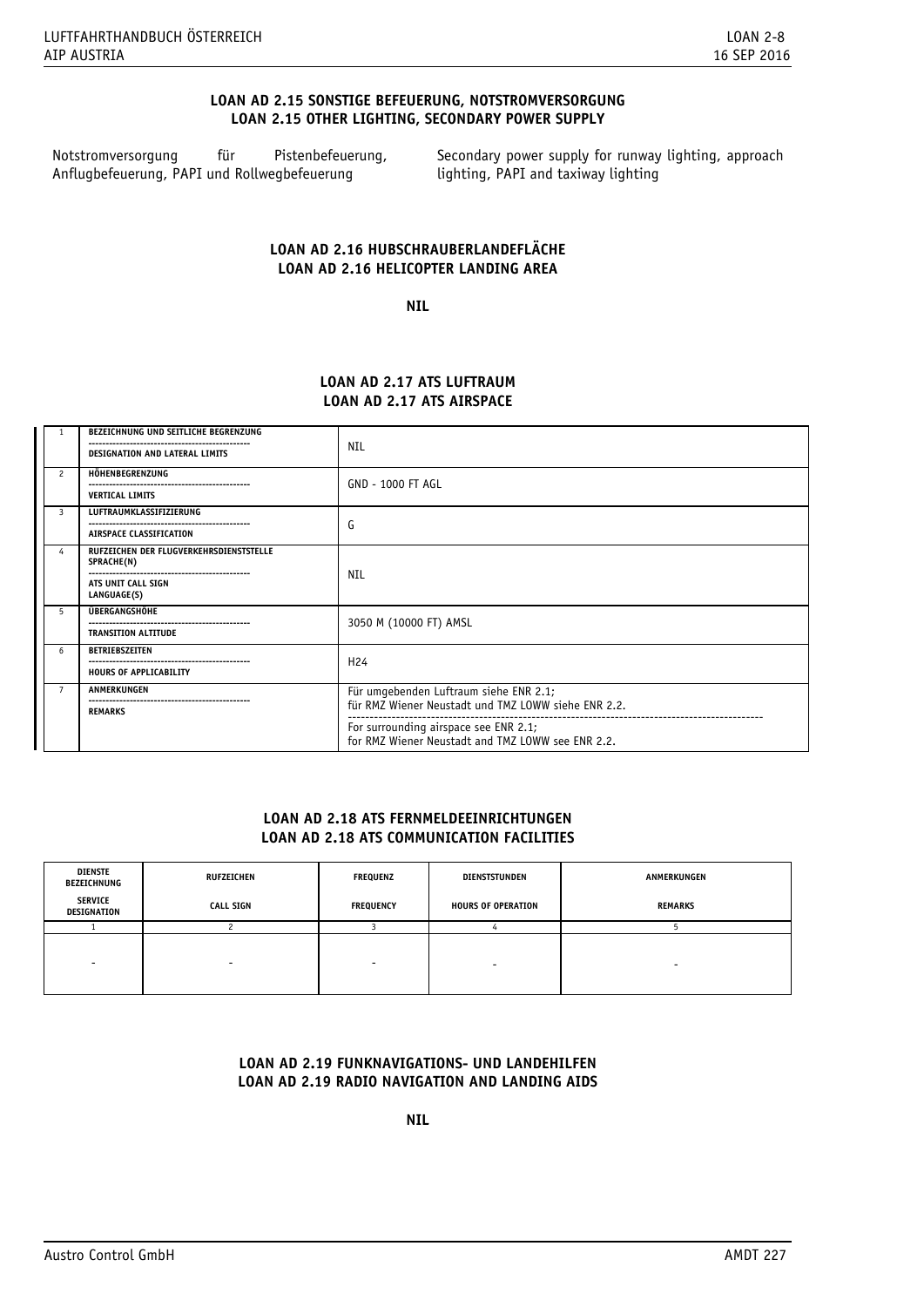# **LOAN AD 2.20 BESONDERE LOKALE VERFAHREN LOAN AD 2.20 SPECIAL LOCAL PROCEDURES**

# **1. Allgemeine Verfahren**

#### **1.1 Örtliche Flugbeschränkungen**

a) Abflüge und Landungen außerhalb der verlautbarten Betriebszeiten nur für Behörden-, Rettungs- und Militärflüge zulässig.

# **1.2 RMZ Wiener Neustadt siehe ENR 2.2.**

# **2. Sichtflugverfahren für den Flugplatz Wr. Neustadt/Ost**

#### **2.1 Allgemeine Hinweise**

- a) Der Flugplatz Wr. Neustadt/Ost liegt südlich der Flugbeschränkungsgebiete Felixdorf. Die diesbezüglichen Bestimmungen gemäß ENR 5.1 sind zu beachten.
- b) Die TMA LOWW 3 Untergrenze 1000 FT über Grund (Luftraum Klasse E) - erstreckt sich über den gesamten Flugplatzbereich. Die entsprechenden Vorschriften gemäß ENR 1.2 (Sichtflugregeln), sind zu beachten.
- c) Die MATZs Wiener Neustadt 1 und 2 befinden sich westlich des Flugplatzes Wr. Neustadt/Ost. Die entsprechenden Vorschriften gemäß AIP Österreich, ENR 1.1 und AD 1.1 sind zu beachten.
- d) Es ist besonders auf Sichtflüge zu achten, welche aus dem Osten kommend im Anschluss an das Instrumentenanflugverfahren Meldepunkt L in die Platzrunde A einfliegen.

#### **2.2 Verfahren für Motorflugzeuge**

2.2.1 Allgemeines:

- a) Aus **L ä r m s c h u t z g r ü n d e n** sind An- und Abflüge zum bzw. vom Flugplatz Wr. Neustadt/Ost nur entlang der in der beiliegenden Karte LOAN AD 2.24-7-2 eingetragenen An- und Abflugssektoren bzw. Routen und nur mit der für einen sicheren Flugbetrieb unbedingt erforderlichen Motorleistung durchzuführen. Steigflüge beim Abflug von LOAN sollten aus Lärmschutzgründen mit größtmöglicher Steigrate bis mindestens 2000 FT MSL durchgeführt werden (Ausnahme siehe Anmerkung bei Abflügen von Piste 09 Richtung Süden).
- b) Das Überfliegen der dichtbesiedelten Gebiete in geringer Höhe ist zu vermeiden.
- c) Anfliegende Luftfahrzeuge haben zeitgerecht vor dem die Anflugsektoren mit der Flugplatzbetriebsleitung Kontakt aufzunehmen, um über die in Verwendung befindliche Piste informiert zu werden und ihr Anflugverfahren danach auszurichten.

#### **1. General procedures**

#### **1.1 Local flying restrictions**

a) Departures and landings outside the published operating hours permitted for flights of public authorities and for rescue or military flights only.

#### **1.2 RMZ Wiener Neustadt see ENR 2.2.**

**2. Procedure for VFR flights for Wr. Neustadt/Ost aerodrome** 

# **2.1 General remarks**

- a) Wr. Neustadt/Ost aerodrome is located south of the restricted areas Felixdorf. The relevant regulations laid down in ENR 5.1 shall be observed.
- b) TMA LOWW 3 lower limit 1000 FT GND (airspace class E) - covers the whole area of the aerodrome. The relevant regulations laid down in ENR 1.2 (visual flight rules), shall be observed.
- c) The MATZs Wiener Neustadt 1 und 2 are located west of Wr. Neustadt/Ost aerodrome. The relevant regulations laid down in ENR 1.1 and AD 1.1 shall be observed.
- d) Use caution on VFR flights approaching LOAN from the east and entering the traffic pattern A via reporting point L after the execution of the Instrument approach procedure to LOAN.

#### **2.2 Procedures for engine driven aircraft**

2.2.1 General:

- a) For **noise abatement reasons**, departures and arrivals to and from Wr. Neustadt/Ost aerodrome are only approved along the sectors and routes depicted on  $chart$  LOAN  $AD$  2.24-7-2 and only with minimum power setting, required for safety reasons. Departures from LOAN should climb with maximum rate of climb until passing 2000 FT MSL (excemption see remark Departures from RWY 09 in direction south).
- b) Avoid flying over residential areas and at low altitudes.
- c) Arriving aircraft have to contact aerodrome operation office in due time before entering the arrival sectors, to be informed about the runway in use and to select the correct arrival procedure.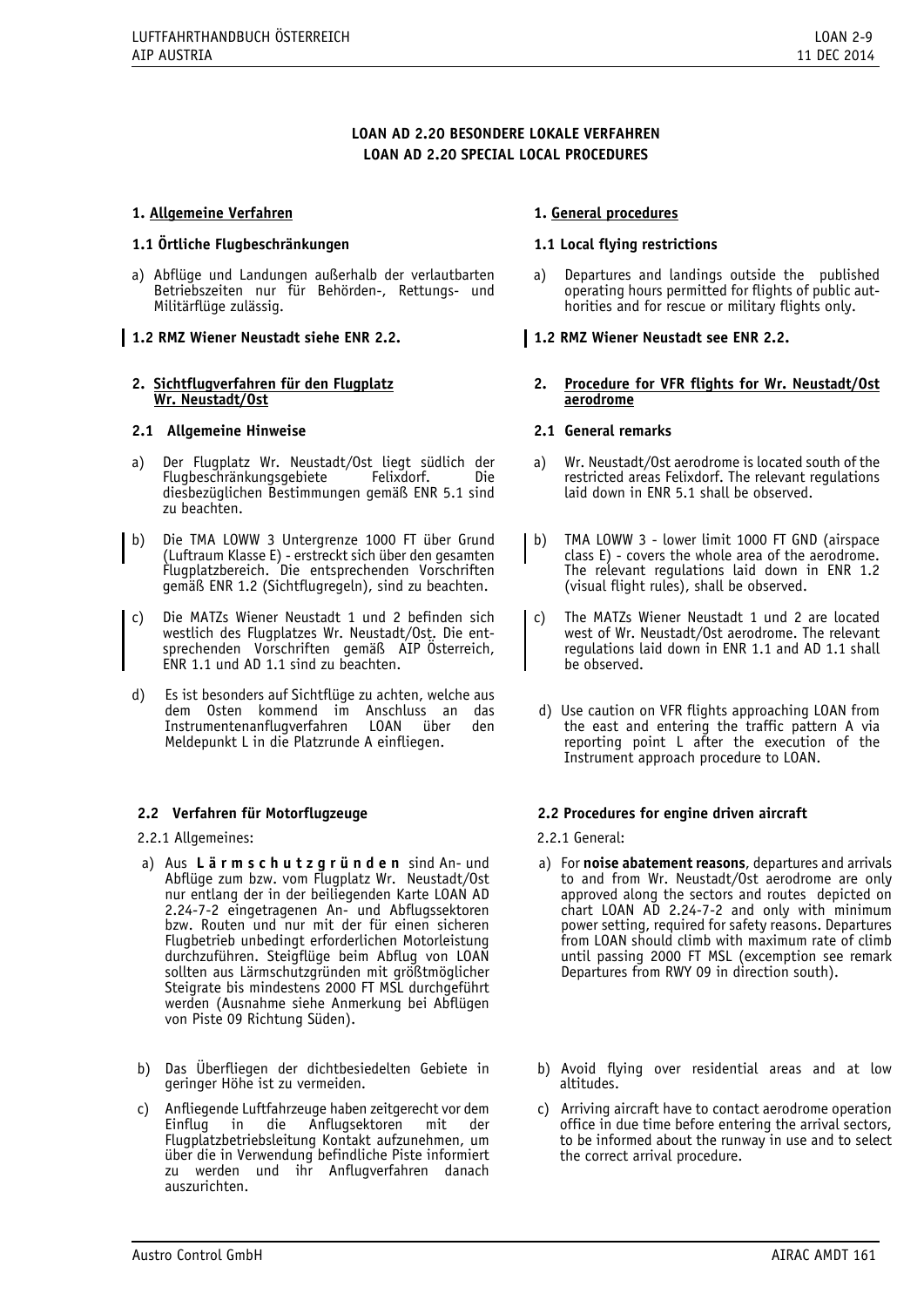d) Schulplatzrundenbetrieb (einschließlich Platz- rundenflüge, die zu Einweisungs- oder Übungszwecken durchgeführt werden, aber ausgenommen Nachtsichtflugbetrieb) darf nur durchgeführt werden: In der Zeit vom 16 SEP bis 14 MAY jeweils von Betriebsbeginn bis längstens ECET;

In der Zeit vom 15 MAY bis 15 SEP Montag bis Freitag von Betriebsbeginn bis ECET.

An Samstagen von Betriebsbeginn bis 1300 und von 1500 bis 1700 Lokalzeit;

An Sonn- und Feiertagen von Betriebsbeginn bis längstens 1300 Lokalzeit.

- e) Für Motorsegler im Motorflug gelten die Verfahren
- 
- g) Bei NORDO-Flügen (An- und Abflüge) darf der Flugplatz Wr. Neustadt/Ost nur nach vorheriger telefonischer Absprache mit dem Flugplatzbetriebsleiter benutzt werden.

Die mit der Betriebsleitung vereinbarten Verfahren sind einzuhalten.

- h) IFR/VFR-Flüge. Bei allen An- und Abflügen sowie in der Platzrunde ist auf IFR/VFR-Anflüge aus Richtung Osten, die sich in das Platzrundenverfahren einordnen zu achten.
- i) Abweichungen von den veröffentlichten Verfahren sind mit der Flugplatzbetriebsleitung zu vereinbaren.
- j) Sichtflüge bei Nacht im Flugplatzverkehr sind ausschließlich in der Platzrunde N durchzuführen. Aus Lärmschutzgründen ist eine Mindestflughöhe von 2500 FT MSL einzuhalten.

d) Continued traffic circuits (including training and type training) are only approved from 16 SEP to 14 MAY, from start of operation till ECET;

From 15 MAY to 15 SEP Monday till Friday, from start of operation till ECET.

On Saturdays from start of operation until 1300 and from 1500 until 1700 local time;

On Sunday and legal holidays from start of operation till 1300 local time.

- e) For powered gliders with running engines the rules for powered aircraft apply.
- f) Für Hubschrauber gelten die Verfahren für Motor- f) Helicopters have to proceed like fixed wing flugzeuge.
	- g) NORDO flights (Arrivals and departures) are only approved PPR by telephone with the aerodrome operation officer.

The procedures coordinated with the aerodrome operation officer are to be flown exactly.

- h) IFR/VFR flights. All departures and arrivals as well in the traffic circuit have to watch IFR/VFR Traffic from the East, which join the traffic circuit.
- i) Deviations from the published procedures can only be accepted after approval by Wr. Neustadt airfield.
- j) Night VFR traffic pattern flights are allowed only in the traffic pattern N. Due to noise abatement a minmum traffic pattern altitude of 2500 FT MSL shall be flown.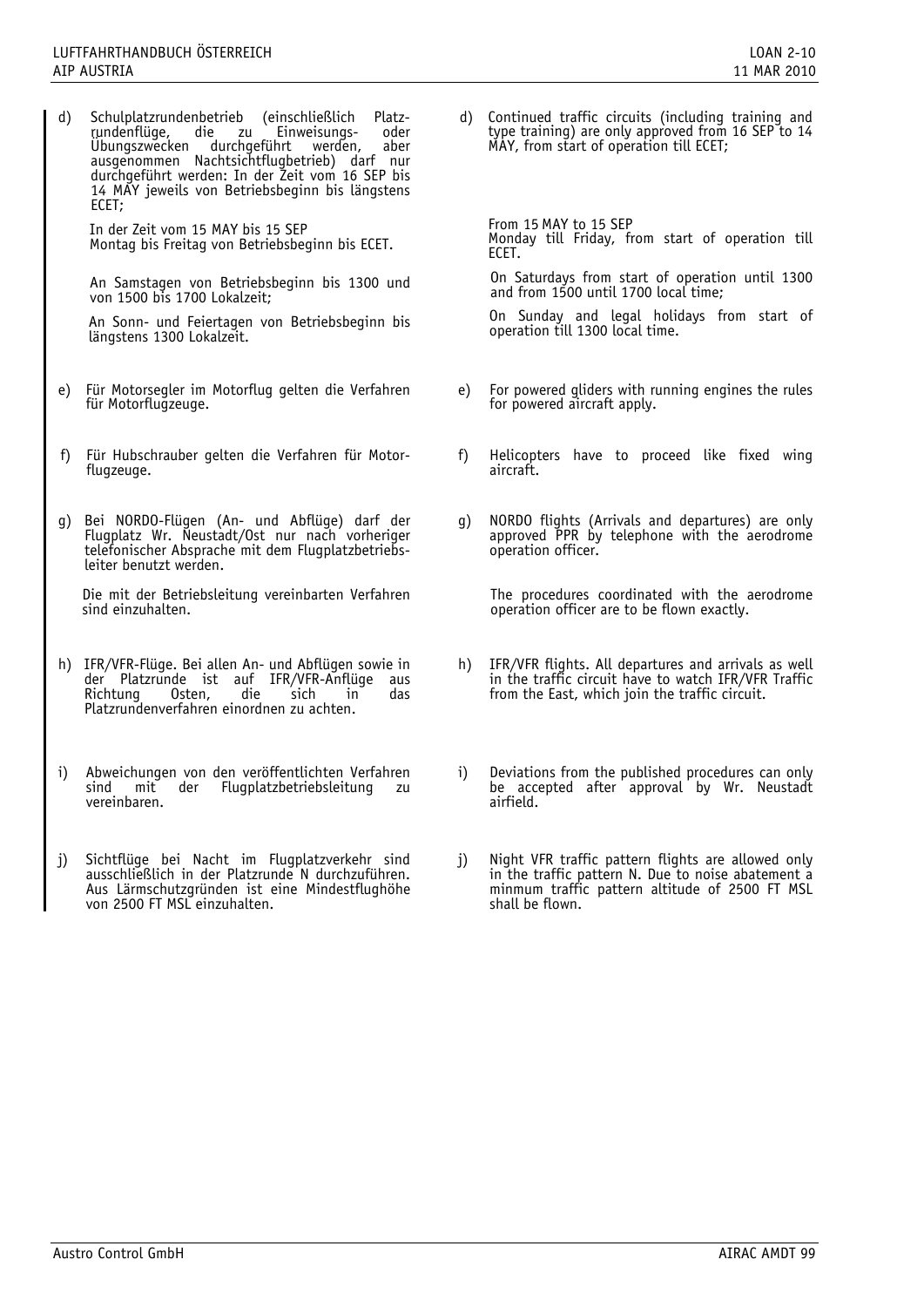# **Anflüge zur Piste 09:**

Aus Richtung Norden:

Sector November Meldepunkt **Pulverturm** (1500 FT  $\mid$  MSL)  $\rightarrow$  Platzrunde **B** Schwelle 09.

#### Aus Richtung Süden:

Meldepunkt **O** Meldepunkt **M** (MNM 2000 FT MSL) Platzrunde **A** Schwelle 09. MNM 1800 FT MSL bis frei von Abflügen Piste 09 Richtung Meldepunkt 'G'.

# **Abflüge von Piste 09:**

#### Richtung Norden:

Piste 09 nördlich Lichtenwörth, entlang und nördlich der Eisenbahnlinie Richtung Nordosten Meldepunkt **H**.

#### Richtung Süden:

Piste 09 Rechtskurve nach dem Abflug Richtung Meldepunkt **G** (zwischen Döttelbachsiedlung und Lichtenwörth). MAX 1500 FT MSL bis frei von Platzrunde A.

# **Anflüge zur Piste 27:**

Aus Richtung Norden:

Sector November  $\rightarrow$  Meldepunkt Pulverturm (1500 FT MSL) Platzrunde **B** Schwelle 27.

Aus Richtung Süden:

Meldepunkt **O** Meldepunkt **M** (MNM 2000 FT MSL) Platzrunde **A** Schwelle 27.

# **Abflüge von Piste 27:**

Richtung Norden:

Piste 27  $\rightarrow$  Rechtskurve nach dem Abflug  $\rightarrow$  östlich entlang Eisenbahnlinie Richtung Norden  $\rightarrow$  Abflugsektor.

Anmerkung: Es ist darauf zu achten, dass die Eisenbahnlinie nicht in Richtung Westen überflogen wird, da sich dort, wenn aktiviert, Luftraum der Klasse D befindet (Einflugbedingungen siehe AIP ENR 1.1, Punkt 9).

Richtung Süden: Piste 27  $\rightarrow$  Platzrunde A  $\rightarrow$ Rechtskurve Richtung Meldepunkt G laut Karte (frei von Wiener Neustadt).

# **Platzrunde A:**

**Abflug Piste 09: nördlich Lichtenwörth → Meldepunkt L**  $\rightarrow$  Meldepunkt M  $\rightarrow$  nordöstlich Meldepunkt F  $\rightarrow$  östlich entlang Eisenbahnlinie bis zum Einkurven in den Endanflug  $\rightarrow$  Schwelle 09

Abflug Piste 27: östlich entlang Eisenbahnlinie  $\rightarrow$ nordöstlich Meldepunkt F  $\rightarrow$  Meldepunkt M  $\rightarrow$ Meldepunkt L  $\rightarrow$  nördlich Lichtenwörth  $\rightarrow$  Schwelle 27

#### **Platzrundenhöhe:**

MNM 2000 FT MSL

#### **Platzrunde B:**

Abflug Piste 09: nördlich Lichtenwörth  $\rightarrow$  Gegenanflug  $\rightarrow$  Queranflug östlich entlang der Eisenbahnlinie  $\rightarrow$ Einkurven in den Endanflug  $\rightarrow$  Schwelle 09

Abflug Piste 27: östlich entlang Eisenbahnlinie  $\rightarrow$ Gegenanflug  $\rightarrow$  Queranflug  $\rightarrow$  nördlich Lichtenwörth  $\rightarrow$ Schwelle 27

**Platzrundenhöhe:** 1500 FT MSL

# **Approaches to RWY 09:**

# From direction north:

Sector November  $\rightarrow$  reporting point **Pulverturm** (1500 FT MSL)  $\rightarrow$  traffic circuit **B** THR 09.

#### From direction south:

Reporting point  $0 \rightarrow$  reporting point **M** (MNM 2000 FT  $MSL$ )  $\rightarrow$  traffic circuit **A** THR 09. MNM 1800 FT MSL until clear of departures RWY 09 in direction reporting point 'G'.

# **Departures from RWY 09:**

#### Direction North:

**RWY 09 north of Lichtenwörth, along and north of the** railway tracks to the northeast  $\rightarrow$  reporting point **H**.

#### Direction South:

RWY 09 right turn after departure in direction reporting point **G** (stay between Döttelbachsiedlung and Lichtenwörth). MAX 1500 FT MSL until clear of traffic pattern A.

# **Approaches to RWY 27:**

From direction north: Sector November  $\rightarrow$  reporting point **Pulverturm** (1500 FT MSL)  $\rightarrow$  traffic circuit **B** THR 27.

From direction south: Reporting point  $0 \rightarrow$  reporting point **M** (MNM 2000 FT  $\parallel$  MSL)  $\rightarrow$  traffic circuit **A** THR 27.

# **Departures from RWY 27:**

Direction North:

RWY 27  $\rightarrow$  right turn after departure  $\rightarrow$  east and along railway track in direction north  $\rightarrow$  departure sector.

Remark: Use caution not to overfly the railway tracks to the west and to enter airspace D, if activated (activation procedures see AIP ENR 1.1, item 9).

Direction south: RWY 27  $\rightarrow$  traffic circuit A  $\rightarrow$  right turn in direction reporting point G according map (stay clear of Wiener Neustadt).

# **Traffic pattern A:**

DEP RWY 09: north of Lichtenwörth  $\rightarrow$  reporting point L  $\rightarrow$  reporting point M  $\rightarrow$  northeast reporting point F  $\rightarrow$ east and along railway track until turn into final approach  $\rightarrow$  threshold 09

DEP RWY 27: east and along railway track  $\rightarrow$  northeast reporting point  $F \rightarrow$  reporting point M  $\rightarrow$  reporting point  $L \rightarrow$  north of Lichtenwörth  $\rightarrow$  threshold 27

#### **Traffic pattern altitude:**

MNM 2000 FT MSL

# **Traffic pattern B:**

DEP RWY 09: north of Lichtenwörth  $\rightarrow$  downwind  $\rightarrow$ base east and along the railway track  $\rightarrow$  turn into final  $\vert$  approach  $\rightarrow$  threshold 09

DEP RWY 27: east and along railway track  $\rightarrow$  downwind  $\rightarrow$  right base  $\rightarrow$  north of Lichtenwörth  $\rightarrow$  threshold 27

**Traffic pattern altitude:** 1500 FT MSL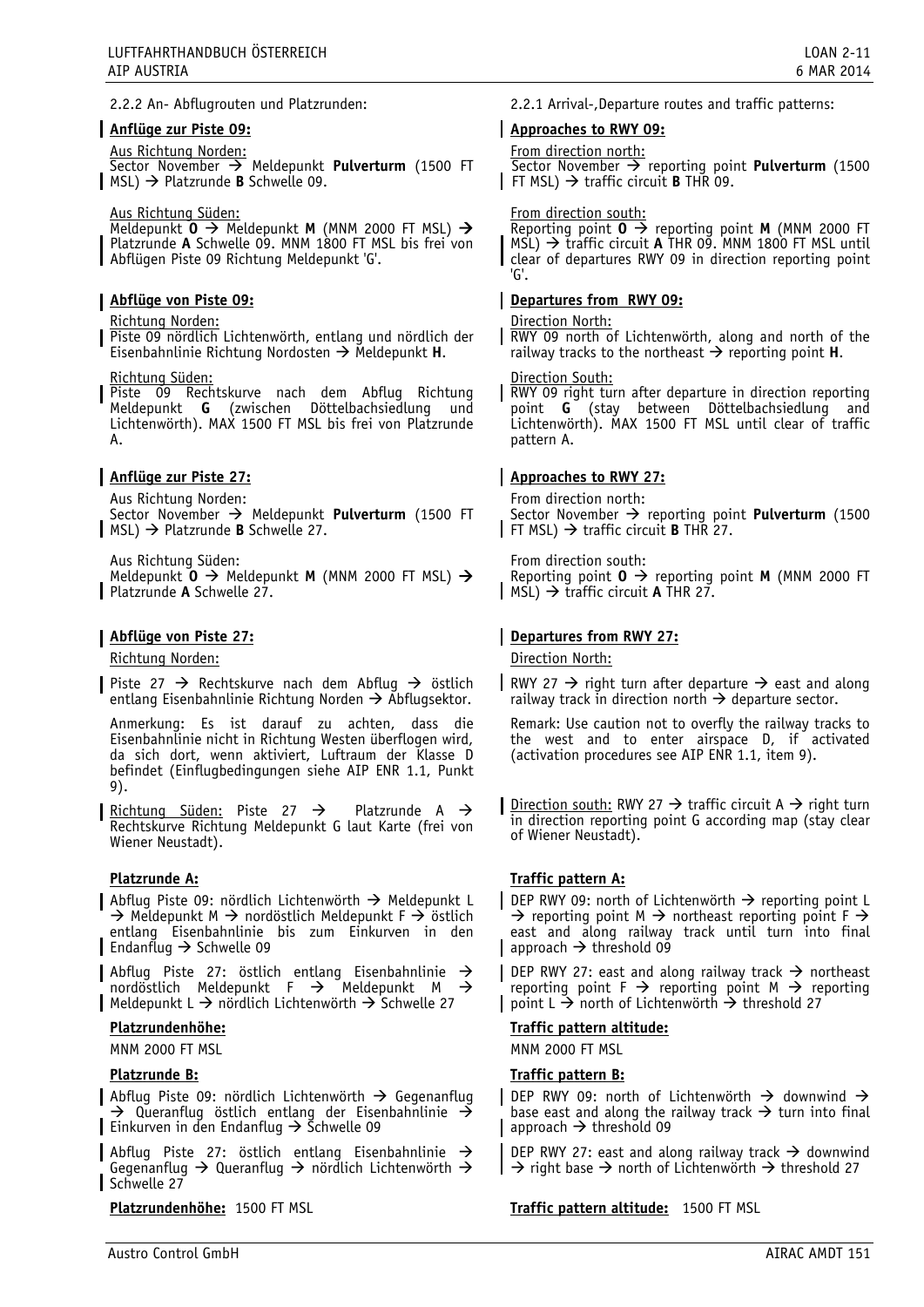# **Platzrunde N:**

Die Platzrunde N wurde ausschließlich für Sichtflüge bei Nacht errichtet.

Abflug Piste 09: nördlich Lichtenwörth  $\rightarrow$  Meldepunkt L  $\overline{\rightarrow}$  Meldepunkt E  $\rightarrow$  Meldepunkt D  $\rightarrow$  Meldepunkt C  $\rightarrow$ Meldepunkt B  $\rightarrow$  östlich entlang Eisenbahnlinie bis zum Einkurven in den Endanflug  $\rightarrow$  Schwelle 09

 $\Delta$ bflug Piste 27: östlich entlang Eisenbahnlinie  $\rightarrow$ Meldepunkt B  $\rightarrow$  Meldepunkt C  $\rightarrow$  Meldepunkt D  $\rightarrow$ Meldepunkt E  $\rightarrow$  Meldepunkt L  $\rightarrow$  nördlich Lichtenwörth  $\rightarrow$  Schwelle 27

**Platzrundenhöhe:** MNM 2500 FT MSL

Platzrundenflüge sind für Luftfahrzeuge mit einer maximalen Abflugmasse von über 2000 KG nicht zulässig. Bei der Durchführung von Manövern nach VFR-Fehlanflügen mit Luftfahrzeugen mit einer maximalen Abflugmasse von über 2000 KG ist die horizontale Erstreckung der Platzrundenführung nach den Erfordernissen der Sicherheit der Luftfahrt einzuhalten.

2.2.3 Beschreibung der Meldepunkte:

- Meldepunkt B (N475202 E0161514) Position südlich Felixdorf und nördlich Theresienfeld (gilt nur für die Platzrunde N )
- Meldepunkt C (N475230 E0161718) Position SNU VOR (gilt nur für die Platzrunde N ) Überflughöhe: MNM 2500 FT MSL
- Meldepunkt D (N475145 E0162203) Position westlich Neufeld (gilt nur für die Platzrunde N ) Überflughöhe: MNM 2500 FT MSL
	- Meldepunkt E (N475004 E0162138) Position westlich Zillingdorf Bergwerk (gilt nur für die Platzrunde N ) Überflughöhe: MNM 2500 FT MSL
- Meldepunkt F (N474952 E0161429) Position nordöstlich der Eisenbahnkreuzung nördlich Wr. Neustadt
	- Meldepunkt G (N474751 E0161543) Position Abfahrt Schnellstraße Wr. Neustadt-Ost
	- Meldepunkt H (N475233 E0162001)
	- Meldepunkt L (N475015 E0161955) Position Kurvenverlauf der Leitha östlich von Lichtenwörth nordöstlich der Kläranlage (Grüne Kuppel) *Anmerkung: Achtung auf Sichtflüge, welche aus dem Osten kommend im Anschluss an das Instrumentenanflugverfahren LOAN in die Platzrunde A einfliegen.*
- Meldepunkt M (N474834 E0161945) Position südöstlich des Badesees
- Meldepunkt 0 (N474708 E0161854) Position Abfahrt Schnellstraße S4 Knoten Bad **Sauerbrunn**
- Meldepunkt Pulverturm (N475124 E0161642) Position Straße S6 zwischen Theresienfeld und Eggendorf, ca. 200 M westlich des Wr. Neustädter Kanals Überflughöhe: 1500 FT MSL.

# **Traffic pattern N:**

The traffic pattern N was designed exclusivly for Night VFR flights

DEP RWY 09: north of Lichtenwörth  $\rightarrow$  reporting point L  $\rightarrow$  reporting point E  $\rightarrow$  reporting point D  $\rightarrow$ reporting point  $C \rightarrow$  reporting point  $B \rightarrow$  east and along railway track until turn into final approach  $\rightarrow$ threshold 09

DEP RWY 27: east and along railway track  $\rightarrow$  reporting point B  $\rightarrow$  reporting point C  $\rightarrow$  reporting point D  $\rightarrow$ reporting point  $E \rightarrow$  reporting point  $L \rightarrow$  north of Lichtenwörth  $\rightarrow$  threshold 27

# **Traffic pattern altitude:** MNM 2500 FT MSL

Repeated flights in the traffic circuit with aircraft with MAX Take-Off weight of more than 2000 KG are prohibited.

After VFR balked landing, with aircraft with MAX Take-Off weight of more than 2000 KG proceed according the necessity for safe operation.

2.2.3 Definition of reporting points:

- Reporting point B (N475202 E0161514) South of Felixdorf and north of Theresienfeld (valid only in the traffic pattern N )
- Reporting point C (N475230 E0161718) Position SNU VOR (valid only in the traffic pattern N ) Crossing altitude: MNM 2500 FT MSL
- Reporting point D (N475145 E0162203) West of Neufeld (valid only in the traffic pattern N ) Crossing altitude: MNM 2500 FT MSL
	- Reporting point E (N475004 E0162138) West of Zillingdorf Bergwerk (valid only in the traffic pattern N ) Crossing altitude: MNM 2500 FT MSL
- L Reporting point F (N474952 E0161429) Northeast of the railway crossing north of Wr. Neustadt
	- Reporting point G (N474751 E0161543) Exit Highway Wr. Neustadt East
	- Reporting point H (N475233 E0162001)
	- Reporting point L (N475015 E0161955) Position River Leitha east of Lichtenwörth northeast of the Industrial Plant (green roof). *Remark: Use caution on VFR flights approaching LOAN from the east and entering the traffic pattern A via reporting point L after the execution of the Instrument approach procedure to LOAN*
- Reporting point M (N474834 E0161945) L Southeast of the small lake
	- Reporting point 0 (N474708 E0161854) Exit Highway S4 junction Bad Sauerbrunn
	- Reporting point Pulverturm (N475124 E0161642) Road S6 between Theresienfeld and Eggendorf, APRX 200 M west of Wr. Neustädter Canal<br>Crossing altitude: 1500 FT MSL. Crossing altitude: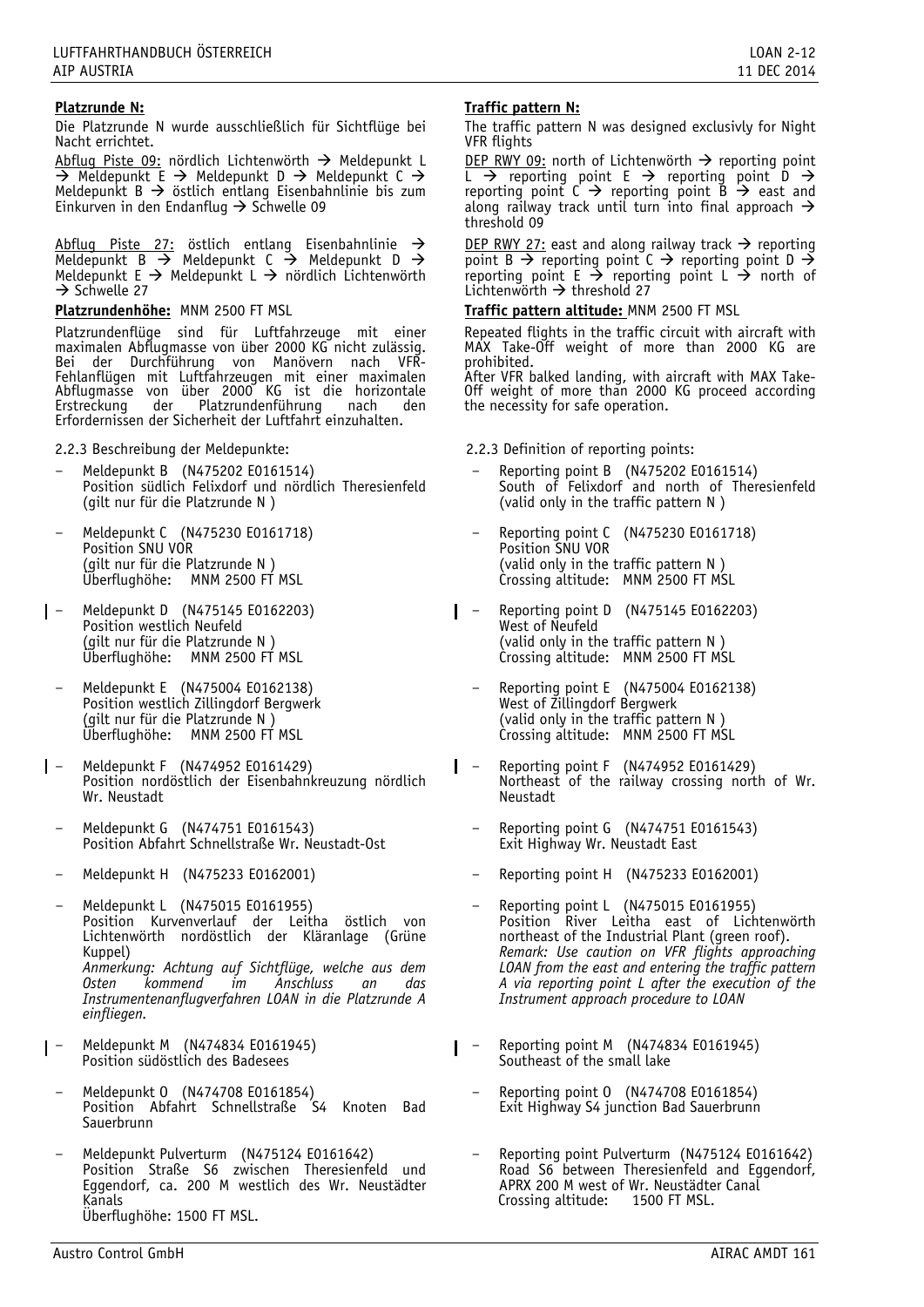# **2.3 Verfahren für Segelflugzeuge 2.3 Procedures for Gliders**

- a) Die Platzrunden für den Segelflugbetrieb werden entsprechend den jeweiligen Erfordernissen von der Flugplatzbetriebsleitung festgelegt.
- b) Vor Beginn des Segelflugbetriebes ist mit der Flugplatzbetriebsleitung das Einvernehmen herzustellen.

#### **2.4 Verfahren für Fallschirmspringer-Absetzflüge und Segelflugzeugschleppflüge**

Steigflüge zu Fallschirmspringer-Absetzflügen und Segelflugzeugschleppflügen sind nur über die veröffentlichten Platzrunden oder über unbebautem Gebiet außerhalb der Platzrunden durchzuführen.

#### **2.5 Einschränkungen für Segelflugzeug-Schleppflüge, Fallschirmspringer-Absetzflüge und Lokalflüge von weniger als 30 Minuten Dauer**

Segelflugzeug-Schleppflüge, Fallschirmspringer-Absetzflüge sowie Lokalflüge von weniger als 30 Minuten Dauer dürfen nicht durchgeführt werden: - außerhalb der verlautbarten Betriebszeiten ;

- in der Zeit vom 15 MAY bis 15 SEP an Samstagen, Sonn- und Feiertagen jeweils in der Zeit von 1230 bis 1430 Lokalzeit.

- a) The traffic circuits for gliders are determined according the necessity by the aerodrome operator.
- b) Before starting operation it is to be coordinated with the aerodrome operator.

#### **2.4 Procedures for Para-dropping flights and Glider towing flights**

The climbs for Para-dropping flights and Glider towing flights are only permitted via the published traffic patterns or outside these over sparsly populated areas.

#### **2.5 Restrictions for glider Towing flights, Paradropping flights and local flights with a duration of less than 30 minutes**

Glider Towing flights, Para-dropping flights and local flights with a duration of less than 30 minutes are prohibited:

- outside the published operating hours;

- from 15 MAY till 15 SEP Saturdays, Sundays and legal holidays from 1230 till 1430 local time.

# **LOAN AD 2.21 VERFAHREN ZUR LÄRMVERMEIDUNG LOAN AD 2.21 NOISE ABATEMENT PROCEDURES**

Siehe AD 2.20 Pkt. 2.2 See AD 2.20 item 2.2

#### **LOAN AD 2.22 FLUGVERFAHREN LOAN AD 2.22 FLIGHT PROCEDURES**

Es existiert ein IFR Anflug mit VFR Teil unter Verwendung von RNAV (GNSS) zum Zwecke des Wolkendurchstoßes.

Es ist nicht möglich am Flugplatz LOAN nach Instrumentenflugregeln zu landen.

Instrumentenanflüge müssen den Instrumentenflugteil<br>des Fluges spätestens beim Erreichen des beim Erreichen des Fehlanflugpunktes des IAP, sofern möglich, aufheben und den Flug als VFR Flug beenden, anderenfalls ein Fehlanflugverfahren einleiten.

Ab Beendigung des IFR Flugteils muss in das veröffentlichte VFR Verfahren (LOAN AD 2.24-7-2)<br>eingeflogen werden.

Wiederholte IFR Anflüge (Trainingsflüge) dürfen nicht durchgeführt werden.

The IFR Approach with VFR Part using RNAV (GNSS) was designed for the purpose of cloud breaking.

It is not allowed to land at LOAN as IFR flight. IFR Arrivals have to cancel their IFR flight latest at the MAPt if able, otherwise a missed approach shall be executed.

After IFR cancellation the published VFR Procedures (LOAN AD 2.24-7-2) shall be observed.

Multiple IFR Approaches (Training) are not allowed.